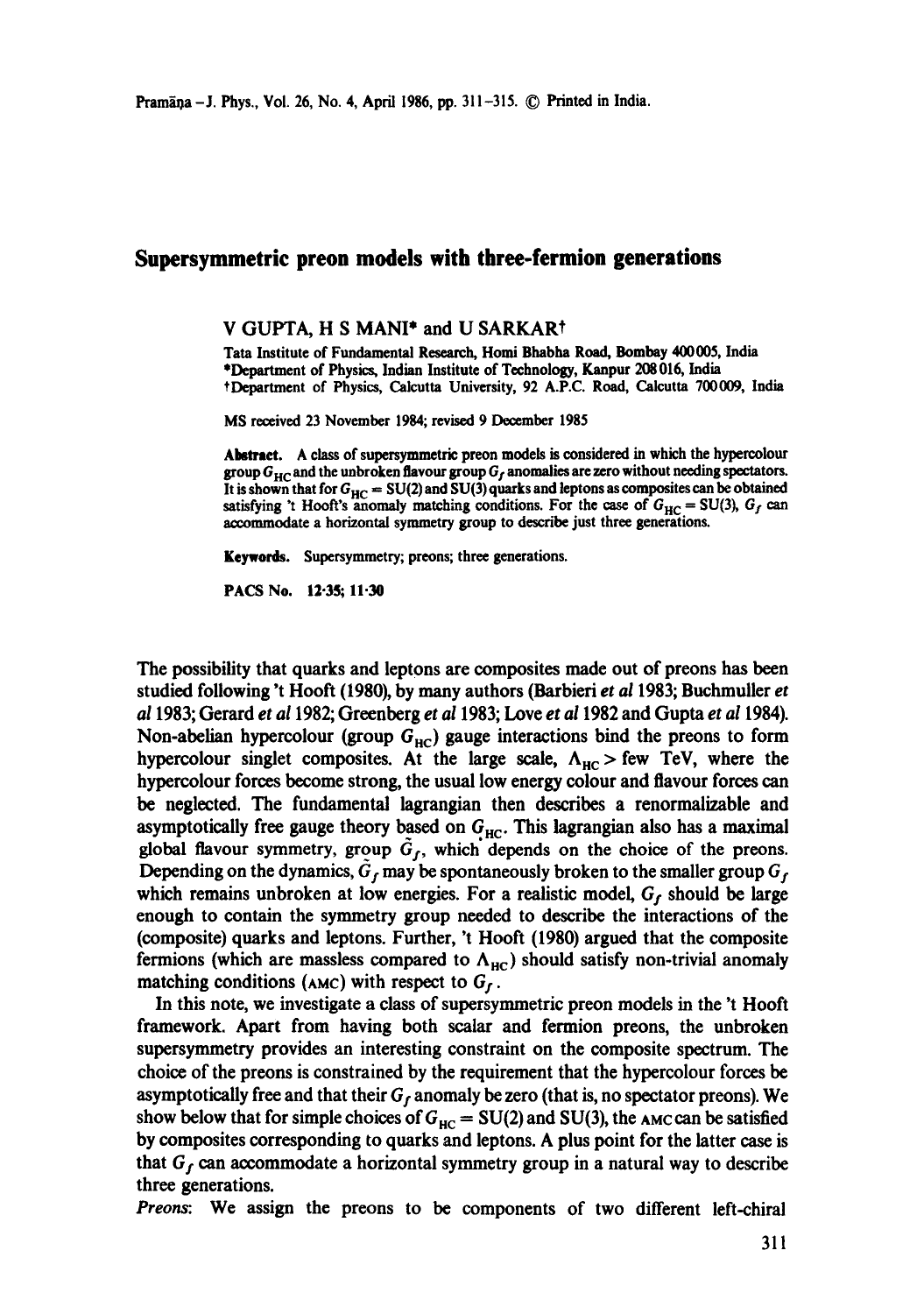superfields  $S_i = (\phi, \chi)_i$  and  $T^i = (\eta, \psi)$  which transform as the representations  $R_0$  and  $\overline{R}_0$ of  $G_{HC}$ . Here  $i = 1, 2, ..., N$  is the flavour index. In addition, we assume  $G_f = SU(N)$  and choose S and T to transform as the N and  $\overline{N}$  representations of  $G_f$ respectively. This choice\* is consistent with the continuous global symmetry of the hypercolour gauge interactions. These properties of S and T make them 'mirrors' of each other. An immediate consequence is that both the  $G_{\text{HC}}$  and  $G_f$  anomalies, due to the preons, automatically vanish (for any  $R_0$ ) without requiring any spectator preons. Moreover, the 't Hooft AMC will now require that the  $G_f$  anomaly due to massless composite fermions be zero.

To proceed further, with this general preon model, we specify  $G_{HC} = SU(n)$ ,  $n \ge 2$ . Then, for the supersymmetric hypercolour interactions to be asymptotically free,

$$
\beta_{\rm HC} = 6n - 2NC_0 > 0. \tag{1}
$$

Here  $C_0$  is the group theoretical index (Slansky 1981) for the representation  $R_0$ . Equation (1) provides a constraint both on N and the possible representation  $R_0$ . Now,  $C_0 = 1$  for the fundamental representation *n* of SU(*n*), while its value is larger for the higher dimensional representations. Moreover, for  $G_f = SU(N)$ , to encompass the low energy symmetry group one must have  $N \ge 5$ . This is always possible (with  $\beta_{HC} > 0$ ) for each n if  $R_0 = n$ . This completes the identification of the properties of the preons for  $G_{\text{HC}} = \text{SU}(n)$ .

Below, we consider, in detail, the simplest cases  $n = 2$  and 3 and show that one can obtain a composite fermion spectrum satisfying the AMC which can be identified with known quarks and leptons.

 $G_{\text{HC}} = SU(2)_{\text{HC}}$ : The 2N preons are described by the two SU(2)<sub>HC</sub> doublets S<sub>ia</sub> and T<sup>ia</sup>  $(a = 1, 2 \text{ is the SU(2)}_{\text{HC}})$  index). The largest value allowed by (1) is  $N = 5$  and only this is of interest as  $G_f = \overline{SU(5)}$  would be just the usual grand unification group. The SU(2)<sub>HC</sub> singlet two-preon composites, *SS*, *TT*, *ST*, *SS*<sup>+</sup> and  $TT$ <sup>+</sup> have to be antisymmetric in the hypercolour indices. Consequently, due to the bosonic nature of superfields, the first two are forced to be antisymmetric in the  $G_f$  indices and as such they transform like



The dot indicates the conjugate representation. Though these simplest possible composites give zero  $G_f$  anomaly (as required by the AMC), they do not give all the required quarks and leptons. However, one may try to remedy this situation by including three-preon and four-preon composites. Actually, the two- and four-proon composites which are totally antisymmetric in  $G_f$  indices are sufficient for our purpose. These particular representations are listed in table 1. For these the AMC, for  $G_f = SU(N)$ , requires

$$
(N-4)(l_1-l_2)+\frac{(N-3)(N-4)(N-8)(l_3-l_4)}{3!}=0.
$$
 (2)

<sup>\*</sup> We have not considered the maximal possible symmetry group for the flavour group. However, it is not necessary to do so. For example, this is quite similar to what is done for quarks. Namely, massless QCD with six-quark flavours has a flavour symmetry  $U(6) \times U(6)$ . However, for the standard flavour group  $SU(2)_L$  $\times$  U(1) one *chooses* to put them in doublets and singlets.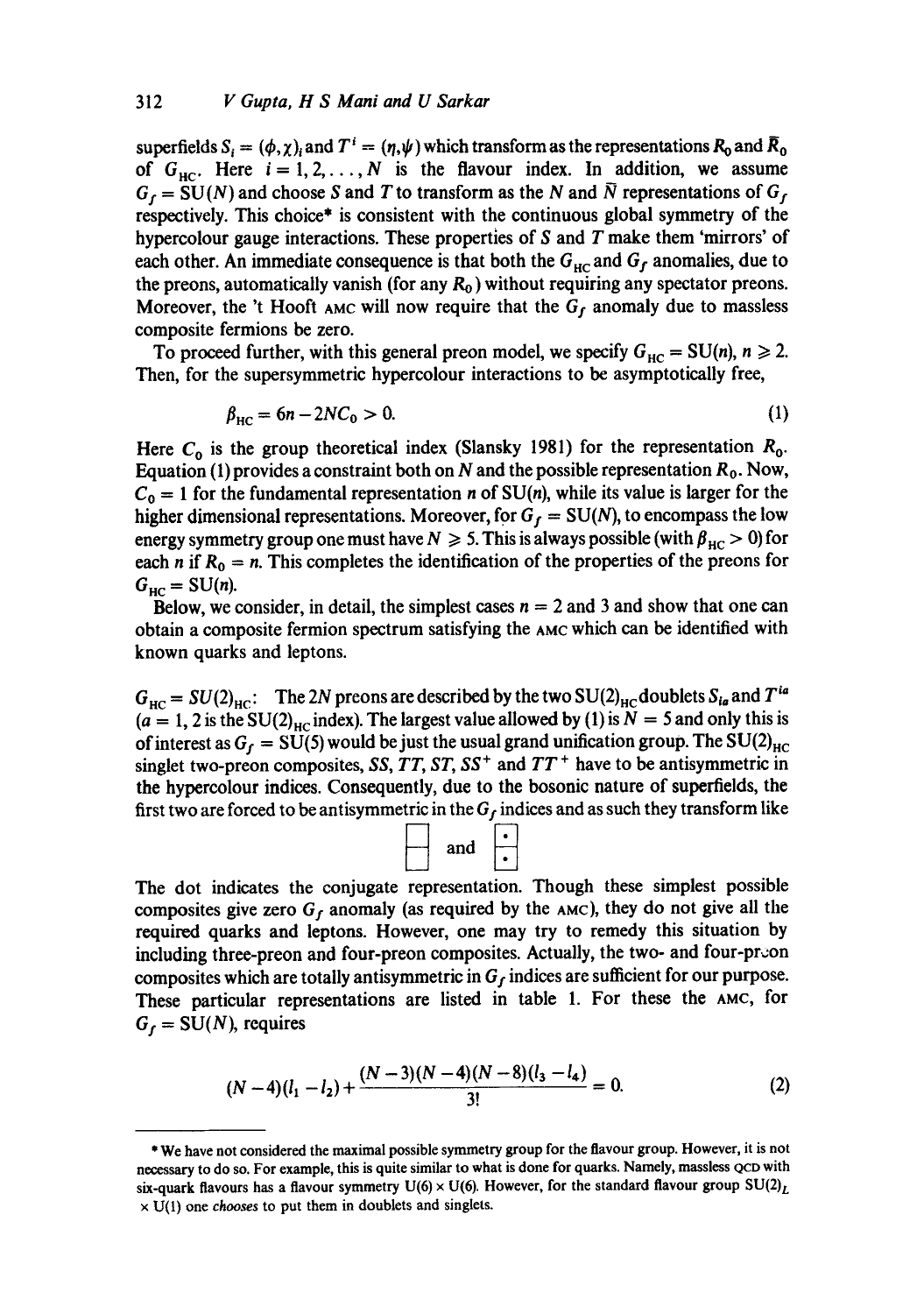**Table 1.**  $G_f$  representations of the two- and four-preon composites, for  $G_{HC} = SU(2)_{HC}$  which give the known leptons and quarks. The Young tableaus listed in the second column are only for those representations which are totally antisymmetric in the flavour group indices.

| Composites  | $G_f=\mathrm{SU}(N)$ | $G_f = SU(5)$           | Index   |
|-------------|----------------------|-------------------------|---------|
| SS          |                      | $10\,$                  | $l_{1}$ |
| <b>TT</b>   |                      | $\overline{10}$         | $l_{2}$ |
| SSSS        |                      | $\overline{\mathbf{5}}$ | 1,      |
| <b>TTTT</b> | $\overline{\bullet}$ | 5                       | 1,      |

For the particular case of  $N = 5$ , this reduces to

$$
l_1 - l_2 - l_3 + l_4 = 0. \tag{2a}
$$

This equation is easily satisfied in a number of ways with integer  $l_i$ . For example,  $l_1 = l_3$  $= k$  and  $l_2 = l_4 = m$  would give  $(k + m)$  generations of quarks and leptons, where k and m are integers, with the condition  $km < 0$ . However, the hypercolour forces for S and T should be the same and one would expect  $k = m$  i.e. a even number of generations rather than the unsymmetrical solution e.g.  $k = 3$ ,  $m = 0$  which would give three generations.

Actually, since  $SU(2)$  is a safe group one could have started with only  $N$  preons described by one superfield  $S_{ia}$ . In this case,  $\beta_{HC} > 0$  permits  $N \le 11$ . However, the  $G_f$ anomaly for the preons is no longer zero and this changes the right hand side of(2) from zero to two. The only solution of academic interest is for  $N = 7$  which gives two generations. For further discussion of such a model see Gupta *et al* (1984).

In summary, we get physically interesting solutions for  $N = 5$ ; however, they do not give three generations in a natural way and nor is  $G_f$  large enough to accommodate a horizontal symmetry group.

 $G_{\text{HC}} = SU(3)_{\text{HC}}$ : In this case, the two preons superfields  $S_{ia}$  and  $T^{ia}(a = 1, 2, 3)$ transform as the 3 and  $\overline{3}$  of SU(3)<sub>HC</sub>. The asymptotic freedom constraint, equation (1), now restricts  $N \le 8$ . The physically interesting solutions arise for  $N = 8$  and we only discuss these. Moreover, for  $N = 8$ ,  $G_f$  is large enough to include the grand unification group SU(5) as well as a horizontal symmetry group  $G_H$  which can distinguish between the three generations\*.

<sup>\*</sup> For an alternative model see Zhou and Lucio (1983).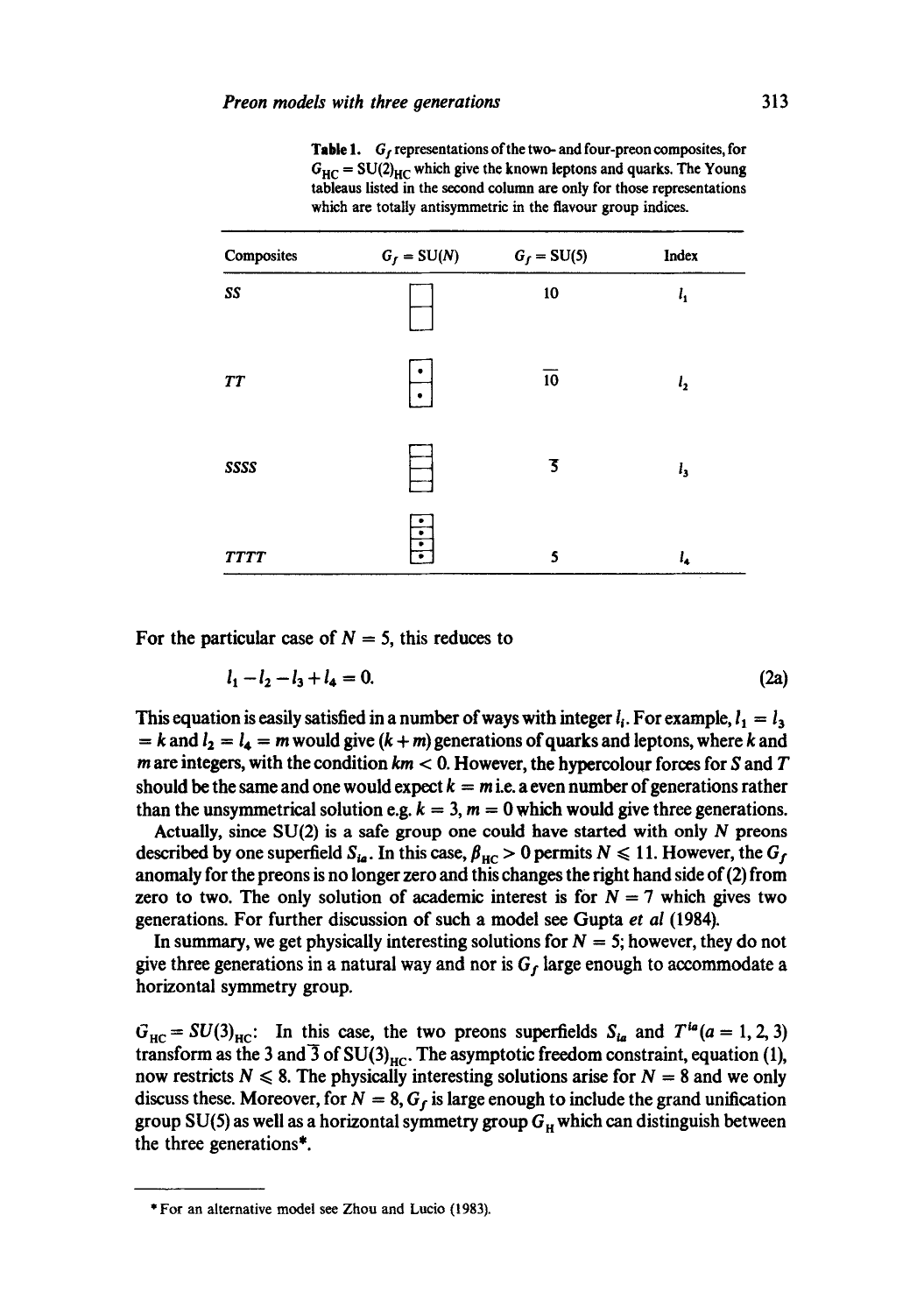## *314 V Gupta, H S Mani and U Sarkar*

Of the two- and three-preon composites the most interesting ones are *SSS and TTT*  as they contain the desired SU(5) representations. Since these are  $SU(3)<sub>HP</sub>$  singlets they have to be totally antisymmetric in the hypercolour group indices and consequently, due to the bosonic nature of superfields, they give representations of  $G_f$  which are totally antisymmetric in the flavour group indices as shown in table 2. We now consider the AMC for various unbroken flavour groups which are possible starting with  $N = 8$ . Recall that the  $G_f$  anomaly of the preons is zero. Also, except for the composites in table 2, we take the indices for the other composites to be zero.

Case (i)  $G_f = SU(8)$ : Since the two composites belong to the 56 and 56 their total  $G_f$ anomaly vanishes as required. However, in this case unwanted particles are present.

Case (ii)  $G_f = SU(5) \times SU(3)$ : The flavour representation of the composites together with the corresponding indices  $p_i$  and  $q_i$  are given in table 2. The two  $AMC's$  are:

$$
[SU(5)]^3: \quad 3p_1 + 3p_2 - p_3 - 3q_1 - 3q_2 + q_3 = 0, \tag{3}
$$

$$
[SU (3)]^3: -5p_1 + 10p_2 + 5q_1 - 10q_2 = 0. \tag{4}
$$

The solution  $p_3 = q_3 = 0$  and  $p_1 = q_1$  and  $p_2 = q_2$  satisfies these equations. The representations corresponding to  $q_1 = 1$  and  $p_2 = 1$  give three generations of quark and leptons in  $(5 + 10)$  of SU(5), if we interpret the SU(3) to be the horizontal symmetry group  $G_H$ . However, as can be seen from (3) and (4), we must necessarily have 'mirror' quarks and leptons corresponding to  $q_2 = p_1 = 1^*$ .

Case (iii)  $G_f = SU(5) \times SO(3)$ : The problem of mirror quarks and leptons can be cured by choosing  $G_H = SO(3)$ . This SO(3) will arise from the breaking of the SU(3) in case (ii) and it is fixed by requiring that the original SU(3) triplet goes into a triplet of the surviving SO(3). With this choice of the SO(3) subgroup, the representation content of

| Composites | $G_f = SU(N)$ | $G_f = SU(8)$   | $G_f = SU(5) \times SU(3)$<br>$_{\rm or}$<br>$SU(5) \times SO(3)$                          |
|------------|---------------|-----------------|--------------------------------------------------------------------------------------------|
| SSS        |               | 56              | $(1, 1) + (5, 3) + (10, 3)$<br>p <sub>2</sub><br>$\boldsymbol{p}_1$<br>$+(10, 1)$<br>$p_3$ |
| <b>TTT</b> | ٠<br>٠<br>٠   | $\overline{56}$ | $(1, 1) + (3, 3) + (10 + 3)$<br>$q_{2}$<br>$q_{1}$<br>$+(10, 1)$<br>$q_3$                  |

**Table 2.** G<sub>f</sub> representations of the three-preon composites for  $G_{HC} = SU(3)_{HC}$  which give three generations of quarks and leptons. The index for a  $SU(5) \times SU(3)$  or  $SU(5) \times SO(3)$ representation, used in (3) and (4), is given below it.

<sup>\*</sup> There are extra massless particles in these models. We do not consider this in detail as we do not want to commit overselves to any particular breaking mechanism.